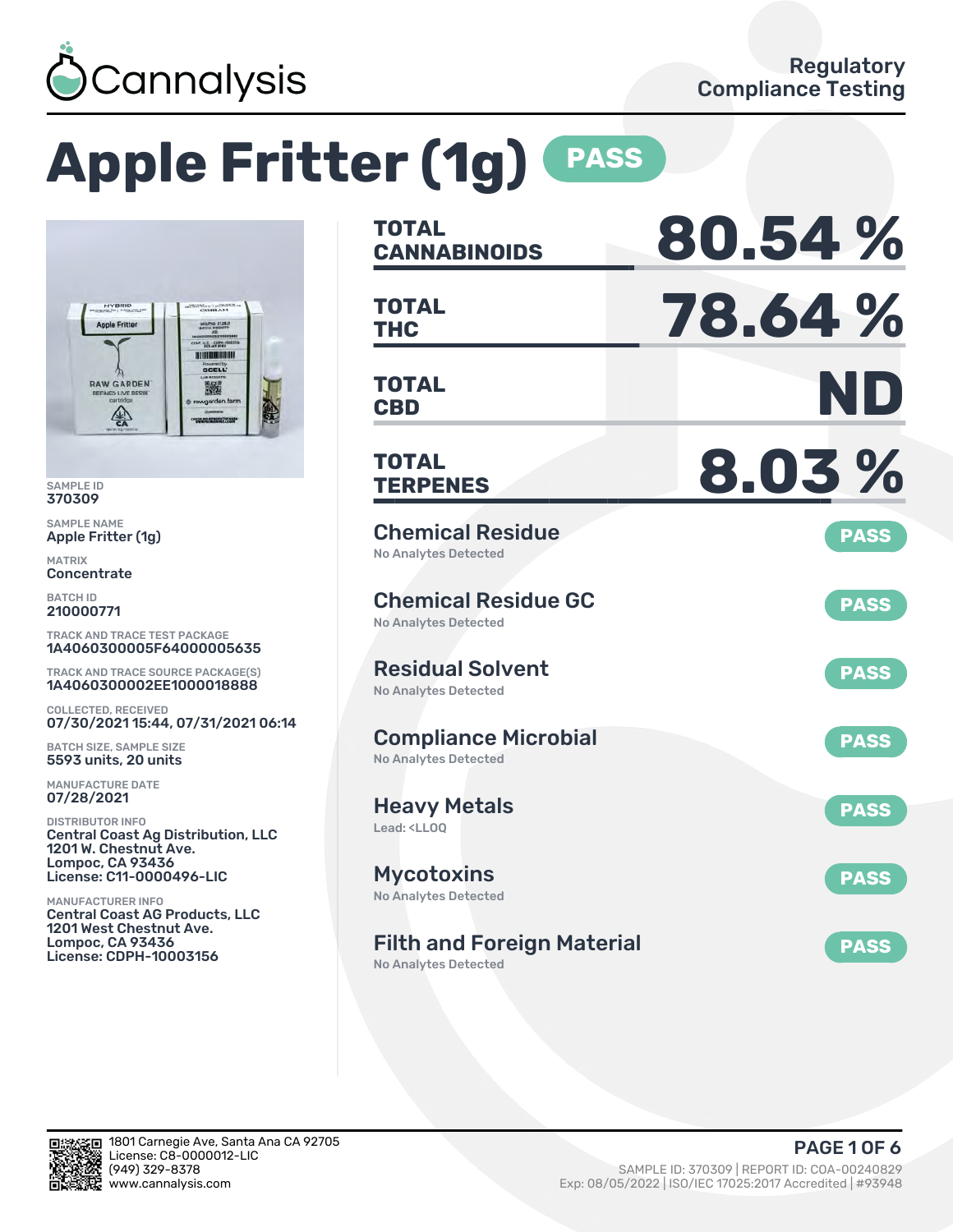

## CANNABINOID ANALYSIS

Total THC,CBD value(s) have been decarboxylated.

| TOTAL THC:          | 786.4 mg/g (78.64 %), 786.4 mg per package |
|---------------------|--------------------------------------------|
| TOTAL CBD:          | ND                                         |
| TOTAL CANNABINOIDS: | 805.4 mg/g (80.54 %)                       |

UNIT OF MEASUREMENT: Milligrams per Gram(mg/g)

| <b>ANALYTE</b>         | <b>RESULT</b>        | LOD    | <b>LLOO</b> | <b>ANALYTE</b>   | <b>RESULT</b>        | <b>LOD</b> | <b>LLOO</b> |
|------------------------|----------------------|--------|-------------|------------------|----------------------|------------|-------------|
| THCa                   | ND                   | 0.2000 | 0.4000      | CBD <sub>v</sub> | <b>ND</b>            | 0.2000     | 0.4000      |
| D9THC                  | 786.4 mg/g (78.64 %) | 0.2000 | 0.4000      | CBGa             | <b>ND</b>            | 0.2000     | 0.4000      |
| D8THC                  | <b>ND</b>            | 0.2000 | 0.4000      | <b>CBG</b>       | 19.01 mg/g (1.901 %) | 0.2000     | 0.4000      |
| <b>THC<sub>v</sub></b> | <b>ND</b>            | 0.2000 | 0.4000      | <b>CBN</b>       | <b>ND</b>            | 0.2000     | 0.4000      |
| CBDa                   | <b>ND</b>            | 0.2000 | 0.4000      | CBC              | <b>ND</b>            | 0.2000     | 0.4000      |
| CBD                    | ND                   | 0.2000 | 0.4000      |                  |                      |            |             |
|                        |                      |        |             |                  |                      |            |             |

#### ADDITIONAL INFORMATION

| Method:              | SOP-TECH-001 | Sample Prepped: 08/03/2021 08:12  | Sample Approved: 08/03/2021 15:38  |  |
|----------------------|--------------|-----------------------------------|------------------------------------|--|
| Instrument: UPLC-DAD |              | Sample Analyzed: 08/03/2021 10:06 | Prep-Analytical Batch: 31532-25668 |  |



## TERPENE ANALYSIS

TOTAL TERPENES: 80.39 mg/g (8.039 %)

| UNIT OF MEASUREMENT:    | Milligrams per Gram(mg/g) |        |                 |
|-------------------------|---------------------------|--------|-----------------|
| <b>ANALYTE</b>          | <b>RESULT</b>             | LOD    | LL <sub>O</sub> |
| 3-Carene                | <b>ND</b>                 | 1.000  | 2.50            |
| Alpha cedrene           | <b>ND</b>                 | 1.000  | 2.50            |
| Alpha pinene            | 8.393 mg/g (0.8393 %)     | 0.1000 | 1.00            |
| Alpha terpineol         | 0.9550 mg/g $(0.0955\%)$  | 0.3260 | 0.65            |
| Beta myrcene            | 3.914 mg/g (0.3914 %)     | 0.5000 | 1.00            |
| Borneol                 | <b>ND</b>                 | 1.000  | 2.50            |
| Camphor                 | <b>ND</b>                 | 0.1000 | 0.50            |
| Cedrol                  | <b>ND</b>                 | 0.5000 | 1.00            |
| Cis nerolidol           | <b>ND</b>                 | 2.500  | 5.00            |
| Fenchol                 | 1.920 mg/g (0.1920 %)     | 0.5000 | 1.00            |
| Gamma terpinene         | <b>ND</b>                 | 0.1000 | 0.50            |
| Geranyl acetate         | <b>ND</b>                 | 0.1000 | 0.50            |
| Isoborneol              | <b>ND</b>                 | 0.5000 | 1.00            |
| Limonene                | 26.30 mg/g (2.630 %)      | 0.5000 | 2.50            |
| Menthol                 | <b>ND</b>                 | 1.000  | 2.50            |
| Ocimene 2               | 5.138 mg/g (0.5138 %)     | 0.3450 | 1.725           |
| P-mentha-1,5-diene ND   |                           | 0.5000 | 1.00            |
| Sabinene                | ND                        | 0.5000 | 1.00            |
| Trans beta farnesene ND |                           | 2.500  | 5.00            |
| Trans nerolidol         | ND                        | 0.5000 | 2.50            |

| <b>ANALYTE</b>          | <b>RESULT</b>             | <b>LOD</b> | <b>LLOQ</b> | <b>ANALYTE</b>         | <b>RESULT</b>                                       | LOD    | <b>LLOQ</b> |
|-------------------------|---------------------------|------------|-------------|------------------------|-----------------------------------------------------|--------|-------------|
| 3-Carene                | <b>ND</b>                 | 1.000      | 2.500       | Alpha bisabolol        | <lloq< td=""><td>0.1000</td><td>0.5000</td></lloq<> | 0.1000 | 0.5000      |
| Alpha cedrene           | <b>ND</b>                 | 1.000      | 2.500       | Alpha humulene         | 3.720 mg/g (0.3720 %)                               | 0.5000 | 1.000       |
| Alpha pinene            | $8.393$ mg/g $(0.8393\%)$ | 0.1000     | 1.000       | Alpha terpinene        | <b>ND</b>                                           | 0.5000 | 1.000       |
| Alpha terpineol         | 0.9550 mg/g $(0.0955\%)$  | 0.3260     | 0.6520      | Beta caryophyllene     | 18.38 mg/g (1.838 %)                                | 0.5000 | 1.000       |
| Beta myrcene            | 3.914 mg/g (0.3914 %)     | 0.5000     | 1.000       | Beta pinene            | 5.995 mg/g (0.5995 %)                               | 0.6070 | 1.214       |
| Borneol                 | <b>ND</b>                 | 1.000      | 2.500       | Camphene               | <ll0q< td=""><td>0.5000</td><td>1.000</td></ll0q<>  | 0.5000 | 1.000       |
| Camphor                 | <b>ND</b>                 | 0.1000     | 0.5000      | Caryophyllene oxide ND |                                                     | 0.5000 | 2.500       |
| Cedrol                  | <b>ND</b>                 | 0.5000     | 1.000       | Cis geraniol           | <b>ND</b>                                           | 1.000  | 2.500       |
| Cis nerolidol           | <b>ND</b>                 | 2.500      | 5.000       | Eucalyptol             | <b>ND</b>                                           | 0.1000 | 0.5000      |
| Fenchol                 | 1.920 mg/g $(0.1920\%)$   | 0.5000     | 1.000       | Fenchone               | <lloq< td=""><td>0.1000</td><td>0.5000</td></lloq<> | 0.1000 | 0.5000      |
| Gamma terpinene         | <b>ND</b>                 | 0.1000     | 0.5000      | Gamma terpineol        | <b>ND</b>                                           | 0.2090 | 0.5230      |
| Geranyl acetate         | ND                        | 0.1000     | 0.5000      | Guaiol                 | <b>ND</b>                                           | 2.500  | 5.000       |
| Isoborneol              | <b>ND</b>                 | 0.5000     | 1.000       | Isopulegol             | <b>ND</b>                                           | 2.500  | 5.000       |
| Limonene                | 26.30 mg/g (2.630 %)      | 0.5000     | 2.500       | Linalool               | 5.167 mg/g $(0.5167%)$                              | 0.5000 | 1.000       |
| Menthol                 | <b>ND</b>                 | 1.000      | 2.500       | Ocimene 1              | <ll0q< td=""><td>0.1550</td><td>0.3100</td></ll0q<> | 0.1550 | 0.3100      |
| Ocimene 2               | 5.138 mg/g (0.5138 %)     | 0.3450     | 1.725       | P-cymene               | <b>ND</b>                                           | 0.5230 | 1.045       |
| P-mentha-1,5-diene ND   |                           | 0.5000     | 1.000       | Pulegone               | <b>ND</b>                                           | 0.1000 | 0.5000      |
| Sabinene                | <b>ND</b>                 | 0.5000     | 1.000       | Terpinolene            | $0.5043$ mg/g $(0.0504\%)$                          | 0.1000 | 0.5000      |
| Trans beta farnesene ND |                           | 2.500      | 5.000       | Trans geraniol         | <b>ND</b>                                           | 0.5000 | 2.500       |
| Trans nerolidol         | <b>ND</b>                 | 0.5000     | 2.500       | Valencene              | <b>ND</b>                                           | 0.5000 | 1.000       |
|                         |                           |            |             |                        |                                                     |        |             |

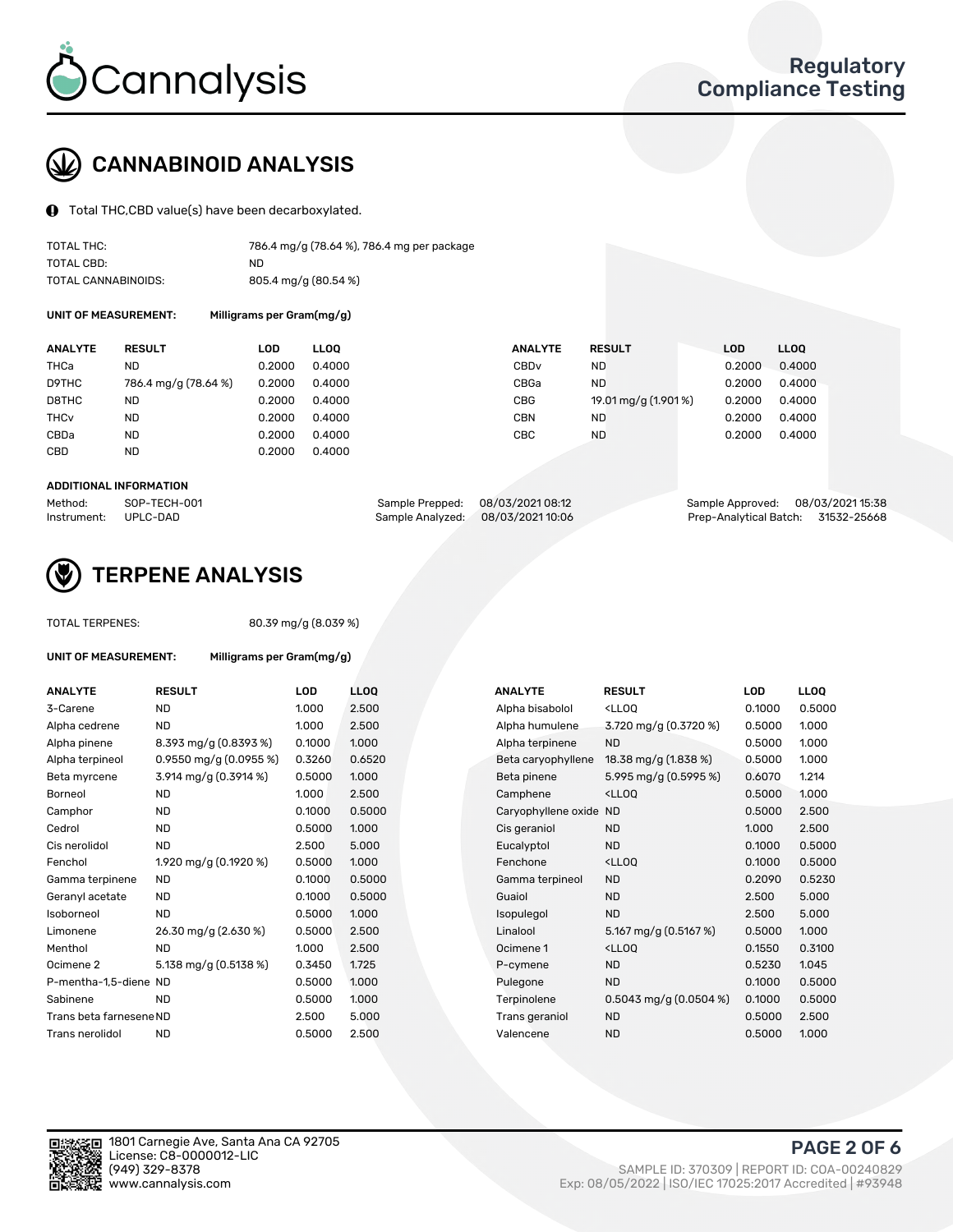

## Regulatory Compliance Testing

#### ADDITIONAL INFORMATION

Method: SOP-TECH-027 Sample Prepped: 07/31/2021 13:03 Sample Approved: 08/02/2021 09:57 Prep-Analytical Batch: 31516-25634



CHEMICAL RESIDUE ANALYSIS PASS

UNIT OF MEASUREMENT: Micrograms per Gram(ug/g)

| <b>ANALYTE</b>    | <b>RESULT</b> | LOD    | LL <sub>OO</sub> | <b>ACTION LEVEL</b> |      | <b>ANALYTE</b>      | <b>RESULT</b> | LOD    | <b>LLOQ</b> | <b>ACTION LEVEL</b> |      |
|-------------------|---------------|--------|------------------|---------------------|------|---------------------|---------------|--------|-------------|---------------------|------|
| Abamectin         | <b>ND</b>     | 0.0200 | 0.0400           | 0.1000              | Pass | Acephate            | <b>ND</b>     | 0.0200 | 0.0400      | 0.1000              | Pass |
| Acequinocyl       | <b>ND</b>     | 0.0200 | 0.0400           | 0.1000              | Pass | Acetamiprid         | <b>ND</b>     | 0.0200 | 0.0400      | 0.1000              | Pass |
| Aldicarb          | <b>ND</b>     | 0.0200 | 0.0400           | 0.0                 | Pass | Azoxystrobin        | <b>ND</b>     | 0.0200 | 0.0400      | 0.1000              | Pass |
| Bifenazate        | <b>ND</b>     | 0.0200 | 0.0400           | 0.1000              | Pass | <b>Bifenthrin</b>   | <b>ND</b>     | 0.0200 | 0.0400      | 3.000               | Pass |
| <b>Boscalid</b>   | <b>ND</b>     | 0.0200 | 0.0400           | 0.1000              | Pass | Carbaryl            | <b>ND</b>     | 0.0200 | 0.0400      | 0.5000              | Pass |
| Carbofuran        | <b>ND</b>     | 0.0200 | 0.0400           | 0.0                 | Pass | Chlorantraniliprole | <b>ND</b>     | 0.0200 | 0.0400      | 10.00               | Pass |
| Clofentezine      | <b>ND</b>     | 0.0200 | 0.0400           | 0.1000              | Pass | Coumaphos           | <b>ND</b>     | 0.0200 | 0.0400      | 0.0                 | Pass |
| Cyfluthrin        | <b>ND</b>     | 0.4000 | 1.000            | 2.000               | Pass | Cypermethrin        | <b>ND</b>     | 0.4000 | 1.000       | 1.000               | Pass |
| Daminozide        | <b>ND</b>     | 0.0200 | 0.0400           | 0.0                 | Pass | Diazinon            | <b>ND</b>     | 0.0200 | 0.0400      | 0.1000              | Pass |
| <b>Dichlorvos</b> | <b>ND</b>     | 0.0200 | 0.0400           | 0.0                 | Pass | Dimethoate          | <b>ND</b>     | 0.0200 | 0.0400      | 0.0                 | Pass |
| Dimethomorph      | <b>ND</b>     | 0.0200 | 0.0400           | 2.000               | Pass | <b>Ethoprophos</b>  | <b>ND</b>     | 0.0200 | 0.0400      | 0.0                 | Pass |
| Etofenprox        | <b>ND</b>     | 0.0200 | 0.0400           | 0.0                 | Pass | Etoxazole           | <b>ND</b>     | 0.0200 | 0.0400      | 0.1000              | Pass |
| Fenhexamid        | <b>ND</b>     | 0.0200 | 0.0400           | 0.1000              | Pass | Fenoxycarb          | <b>ND</b>     | 0.0200 | 0.0400      | 0.0                 | Pass |
| Fenpyroximate     | <b>ND</b>     | 0.0200 | 0.0400           | 0.1000              | Pass | Fipronil            | <b>ND</b>     | 0.0400 | 0.1000      | 0.0                 | Pass |
| Flonicamid        | <b>ND</b>     | 0.0200 | 0.0400           | 0.1000              | Pass | Fludioxonil         | <b>ND</b>     | 0.0200 | 0.0400      | 0.1000              | Pass |
| Hexythiazox       | <b>ND</b>     | 0.0200 | 0.0400           | 0.1000              | Pass | Imazalil            | <b>ND</b>     | 0.0200 | 0.0400      | 0.0                 | Pass |
| Imidacloprid      | <b>ND</b>     | 0.0200 | 0.0400           | 5.000               | Pass | Kresoxim methyl     | <b>ND</b>     | 0.0200 | 0.0400      | 0.1000              | Pass |
| Malathion         | <b>ND</b>     | 0.0200 | 0.0400           | 0.5000              | Pass | Metalaxyl           | <b>ND</b>     | 0.0200 | 0.0400      | 2.000               | Pass |
| Methiocarb        | <b>ND</b>     | 0.0200 | 0.0400           | 0.0                 | Pass | Methomyl            | <b>ND</b>     | 0.0200 | 0.0400      | 1.000               | Pass |
| Mevinphos         | <b>ND</b>     | 0.0200 | 0.0400           | 0.0                 | Pass | Myclobutanil        | <b>ND</b>     | 0.0200 | 0.0400      | 0.1000              | Pass |
| Naled             | <b>ND</b>     | 0.0200 | 0.0400           | 0.1000              | Pass | Oxamyl              | <b>ND</b>     | 0.0200 | 0.0400      | 0.5000              | Pass |
| Paclobutrazol     | <b>ND</b>     | 0.0200 | 0.0400           | 0.0                 | Pass | Permethrins         | <b>ND</b>     | 0.0400 | 0.1000      | 0.5000              | Pass |
| Phosmet           | <b>ND</b>     | 0.0200 | 0.0400           | 0.1000              | Pass | Piperonyl butoxide  | <b>ND</b>     | 0.0200 | 0.0400      | 3.000               | Pass |
| Prallethrin       | <b>ND</b>     | 0.0200 | 0.0400           | 0.1000              | Pass | Propiconazole       | <b>ND</b>     | 0.0200 | 0.0400      | 0.1000              | Pass |
| Propoxur          | <b>ND</b>     | 0.0200 | 0.0400           | 0.0                 | Pass | Pyrethrins          | <b>ND</b>     | 0.0200 | 0.0400      | 0.5000              | Pass |
| Pyridaben         | <b>ND</b>     | 0.0200 | 0.0400           | 0.1000              | Pass | Spinetoram          | <b>ND</b>     | 0.0200 | 0.0400      | 0.1000              | Pass |
| Spinosad          | <b>ND</b>     | 0.0300 | 0.0700           | 0.1000              | Pass | Spiromesifen        | <b>ND</b>     | 0.0200 | 0.0400      | 0.1000              | Pass |
| Spirotetramat     | <b>ND</b>     | 0.0200 | 0.0400           | 0.1000              | Pass | Spiroxamine         | <b>ND</b>     | 0.0200 | 0.0400      | 0.0                 | Pass |
| Tebuconazole      | <b>ND</b>     | 0.0200 | 0.0400           | 0.1000              | Pass | Thiacloprid         | <b>ND</b>     | 0.0200 | 0.0400      | 0.0                 | Pass |
| Thiamethoxam      | <b>ND</b>     | 0.0200 | 0.0400           | 5.000               | Pass | Trifloxystrobin     | <b>ND</b>     | 0.0200 | 0.0400      | 0.1000              | Pass |

#### ADDITIONAL INFORMATION

Method: SOP-TECH-002 Sample Prepped: 08/04/2021 09:20 Sample Approved: 08/04/2021 09:20<br>Instrument: LC-MS/MS Sample Analyzed: 08/04/2021 09:27 Prep-Analytical Batch: 31582-25702 Prep-Analytical Batch: 31582-25702

PAGE 3 OF 6

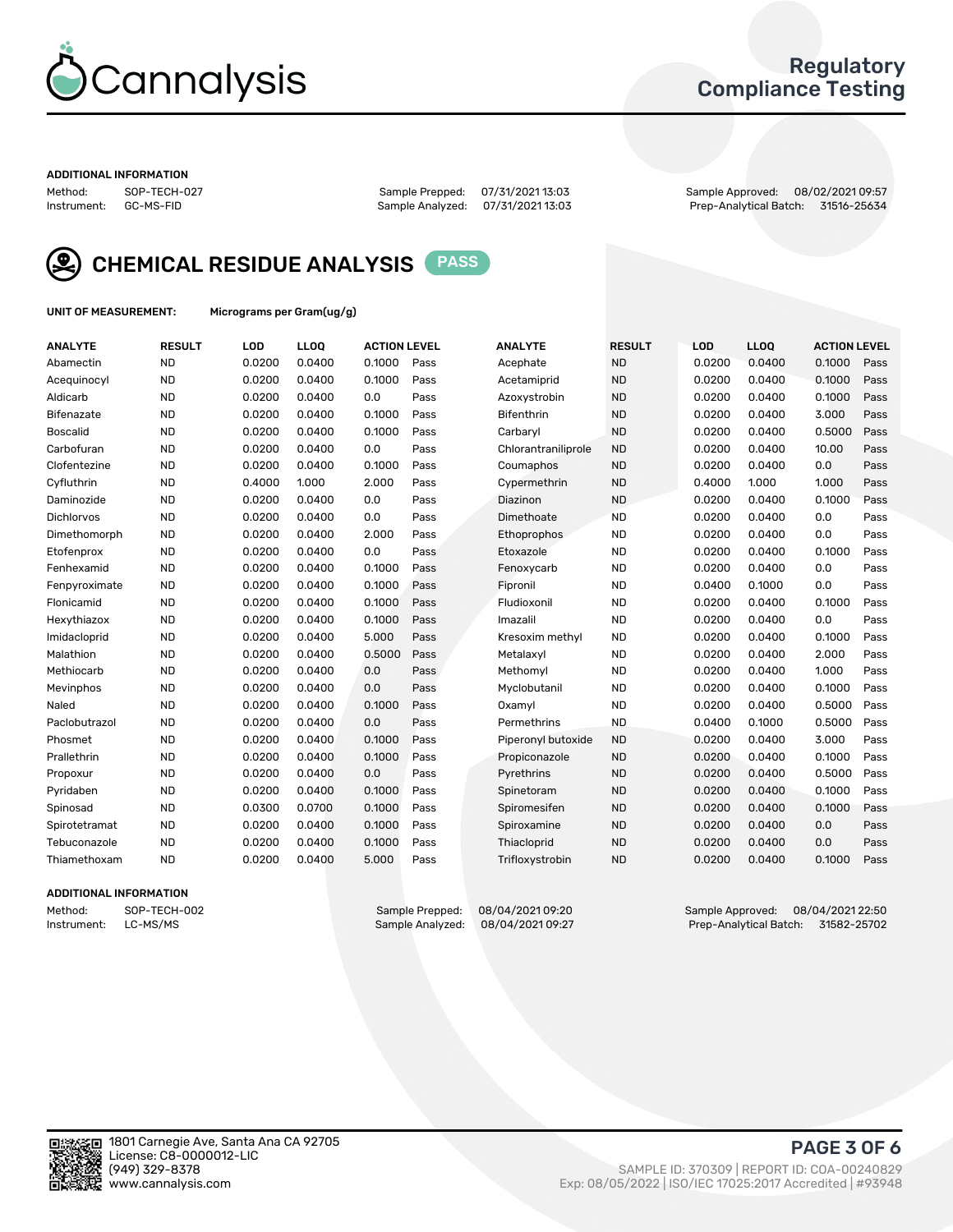

## CHEMICAL RESIDUE GC ANALYSIS PASS

| UNIT OF MEASUREMENT: |               |     | Micrograms per Gram(ug/g) |  |
|----------------------|---------------|-----|---------------------------|--|
| <b>ALLAIN/TE</b>     | <b>DEALLY</b> | ה ו |                           |  |

| <b>ANALYTE</b>                                   | <b>RESULT</b>            | <b>LOD</b> | <b>LLOO</b> | <b>ACTION LEVEL</b> |                                     | <b>ANALYTE</b>                       | <b>RESULT</b> | LOD    | <b>LLOO</b>                                | <b>ACTION LEVEL</b>             |      |
|--------------------------------------------------|--------------------------|------------|-------------|---------------------|-------------------------------------|--------------------------------------|---------------|--------|--------------------------------------------|---------------------------------|------|
| Captan                                           | ND                       | 0.1000     | 0.2000      | 0.7000              | Pass                                | Chlordane                            | <b>ND</b>     | 0.0109 | 0.0136                                     | 0.0                             | Pass |
| Methyl parathion                                 | <b>ND</b>                | 0.0400     | 0.1000      | 0.0                 | Pass                                | <b>PCNB</b>                          | <b>ND</b>     | 0.0200 | 0.0400                                     | 0.1000                          | Pass |
| Chlorfenapyr                                     | <b>ND</b>                | 0.0800     | 0.1000      | 0.0                 | Pass                                | Chlorpyrifos                         | <b>ND</b>     | 0.0800 | 0.1000                                     | 0.0                             | Pass |
| ADDITIONAL INFORMATION<br>Method:<br>Instrument: | SOP-TECH-010<br>GC-MS/MS |            |             |                     | Sample Prepped:<br>Sample Analyzed: | 07/31/2021 11:07<br>07/31/2021 11:24 |               |        | Sample Approved:<br>Prep-Analytical Batch: | 08/02/2021 11:18<br>31509-25631 |      |

## RESIDUAL SOLVENT ANALYSIS PASS

UNIT OF MEASUREMENT: Micrograms per Gram(ug/g)

| <b>ANALYTE</b>       | <b>RESULT</b> | <b>LOD</b> | <b>LLOO</b> | <b>ACTION LEVEL</b> |             | <b>ANALYTE</b>           | <b>RESULT</b> | LOD    | <b>LLOO</b> | <b>ACTION LEVEL</b> |      |
|----------------------|---------------|------------|-------------|---------------------|-------------|--------------------------|---------------|--------|-------------|---------------------|------|
| Acetone              | <b>ND</b>     | 50.00      | 100.0       | 5000                | Pass        | Acetonitrile             | <b>ND</b>     | 50.00  | 100.0       | 410.0               | Pass |
| Benzene              | <b>ND</b>     | 0.5000     | 1.000       | 1.000               | Pass        | <b>Butane</b>            | <b>ND</b>     | 50.00  | 100.0       | 5000                | Pass |
| Chloroform           | <b>ND</b>     | 0.5000     | 1.000       | 1.000               | Pass        | Ethanol                  | <b>ND</b>     | 50.00  | 100.0       | 5000                | Pass |
| <b>Ethyl Acetate</b> | <b>ND</b>     | 50.00      | 100.0       | 5000                | Pass        | <b>Ethyl Ether</b>       | <b>ND</b>     | 50.00  | 100.0       | 5000                | Pass |
| Ethylene oxide       | <b>ND</b>     | 0.5000     | 1.000       | 1.000               | Pass        | Heptane                  | <b>ND</b>     | 50.00  | 100.0       | 5000                | Pass |
| Hexane               | <b>ND</b>     | 50.00      | 100.0       | 290.0               | Pass        | <b>Isopropyl Alcohol</b> | <b>ND</b>     | 50.00  | 100.0       | 5000                | Pass |
| Methanol             | <b>ND</b>     | 50.00      | 100.0       | 3000                | Pass        | Methylene chloride       | <b>ND</b>     | 0.5000 | 1.000       | 1.000               | Pass |
| Pentane              | <b>ND</b>     | 50.00      | 100.0       | 5000                | Pass        | Propane                  | <b>ND</b>     | 50.00  | 200.0       | 5000                | Pass |
| Toluene              | <b>ND</b>     | 50.00      | 100.0       | 890.0               | Pass        | Xvlenes                  | <b>ND</b>     | 50.08  | 100.0       | 2170                | Pass |
| Trichloroethylene    | <b>ND</b>     | 0.5000     | 1.000       | 1.000               | <b>Pass</b> | 1.2-Dichloroethane       | <b>ND</b>     | 0.5000 | 1.000       | 1.000               | Pass |

#### ADDITIONAL INFORMATION

Method: SOP-TECH-021 Sample Prepped: 07/31/2021 14:36 Sample Approved: 08/02/2021 09:44<br>Instrument: HS-GC-MS/FID Sample Analyzed: 07/31/2021 16:54 Prep-Analytical Batch: 31518-25645 Prep-Analytical Batch: 31518-25645



UNIT OF MEASUREMENT: Cycle Threshold (Ct)

| <b>ANALYTE</b> | <b>RESULT</b>              | LOD   | <b>LLOO</b> |     | <b>ACTION LEVEL</b> | <b>ANALYTE</b>  | <b>RESULT</b> | <b>LOD</b> | <b>LLOO</b>      |                  | <b>ACTION LEVEL</b> |
|----------------|----------------------------|-------|-------------|-----|---------------------|-----------------|---------------|------------|------------------|------------------|---------------------|
| A.fumigatus    | ND                         | 33.00 | 0.0         | 0.0 | Pass                | A. flavus       | <b>ND</b>     | 33.00      | 0.0              | 0.0              | Pass                |
| A. niger       | <b>ND</b>                  | 33.00 | 0.0         | 0.0 | Pass                | A. terreus      | <b>ND</b>     | 33.00      | 0.0              | 0.0              | Pass                |
| <b>STEC</b>    | <b>ND</b>                  | 33.00 | 0.0         | 0.0 | Pass                | Salmonella spp  | <b>ND</b>     | 33.00      | 0.0              | 0.0              | Pass                |
|                | ADDITIONAL INFORMATION     |       |             |     |                     |                 |               |            |                  |                  |                     |
| Method:        | SOP-TECH-016, SOP-TECH-022 |       |             |     | Sample Prepped:     | 08/02/202114:12 |               |            | Sample Approved: | 08/02/2021 21:17 |                     |

Instrument: qPCR Sample Analyzed: 08/02/2021 17:25 Prep-Analytical Batch: 31491-25658

PAGE 4 OF 6

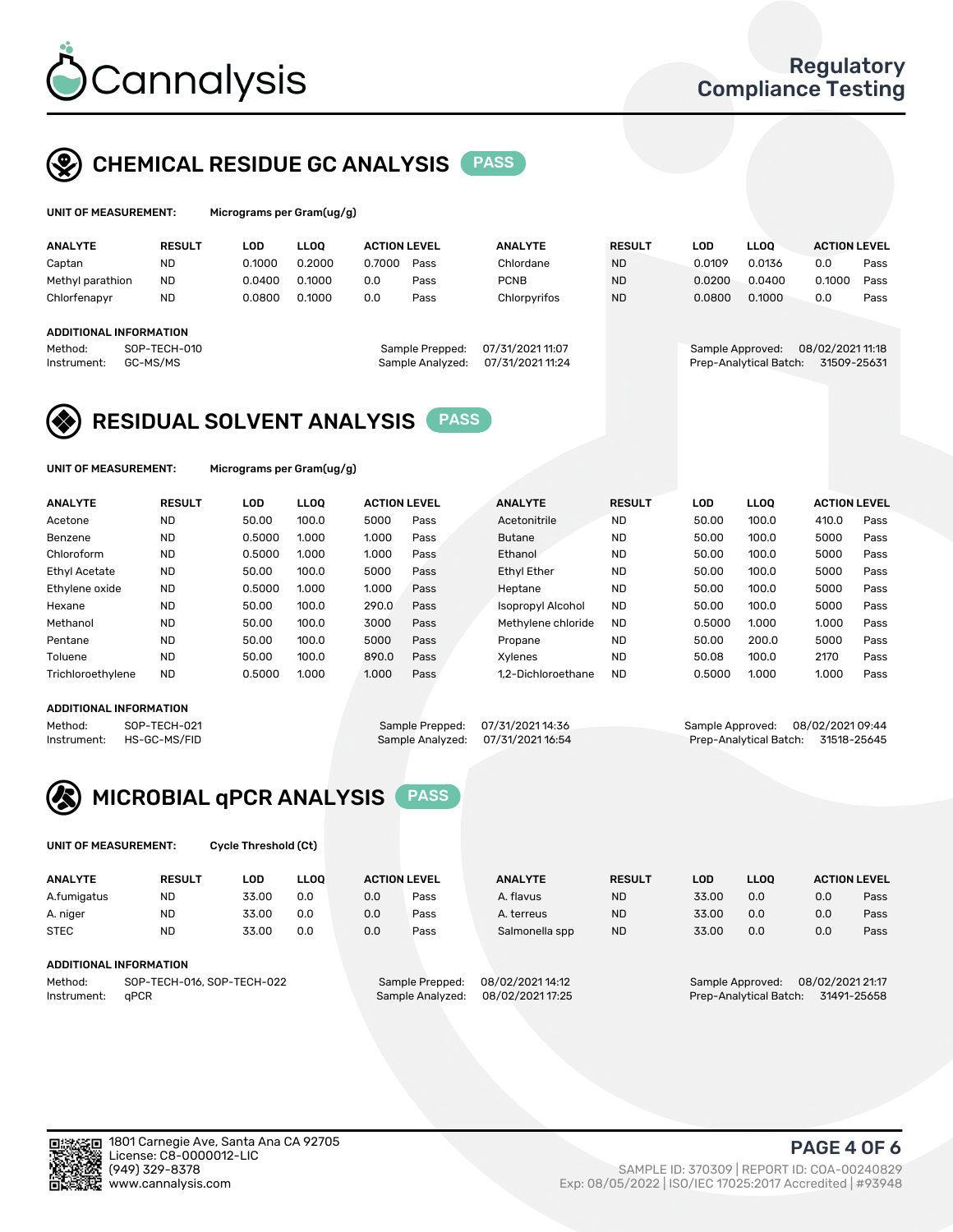



| UNIT OF MEASUREMENT:                     |                                           | Micrograms per Gram(ug/g)      |             |                     |                  |                  |               |                  |                        |                     |      |  |
|------------------------------------------|-------------------------------------------|--------------------------------|-------------|---------------------|------------------|------------------|---------------|------------------|------------------------|---------------------|------|--|
| <b>ANALYTE</b>                           | <b>RESULT</b>                             | <b>LOD</b>                     | <b>LLOO</b> | <b>ACTION LEVEL</b> |                  | <b>ANALYTE</b>   | <b>RESULT</b> | LOD              | <b>LLOQ</b>            | <b>ACTION LEVEL</b> |      |  |
| Arsenic                                  | <b>ND</b>                                 | 0.0120                         | 0.1000      | 0.2000              | Pass             | Cadmium          | <b>ND</b>     | 0.0072           | 0.0500                 | 0.2000              | Pass |  |
| Lead                                     | $<$ LLOO                                  | 0.0068                         | 0.0500      | 0.5000              | Pass             | Mercury          | <b>ND</b>     | 0.0060           | 0.0500                 | 0.1000              | Pass |  |
| <b>ADDITIONAL INFORMATION</b><br>Method: | SOP-TECH-013                              |                                |             |                     | Sample Prepped:  | 08/02/2021 13:13 |               | Sample Approved: |                        | 08/02/2021 20:44    |      |  |
| ICP-MS<br>Instrument:                    |                                           |                                |             |                     | Sample Analyzed: | 08/02/2021 13:17 |               |                  | Prep-Analytical Batch: | 31533-25652         |      |  |
|                                          | <b>MYCOTOXINS ANALYSIS</b><br><b>PASS</b> |                                |             |                     |                  |                  |               |                  |                        |                     |      |  |
| UNIT OF MEASUREMENT:                     |                                           | Micrograms per Kilogram(ug/kg) |             |                     |                  |                  |               |                  |                        |                     |      |  |
| <b>ANALYTE</b>                           | <b>RESULT</b>                             | <b>LOD</b>                     | <b>LLOO</b> | <b>ACTION LEVEL</b> |                  | <b>ANALYTE</b>   | <b>RESULT</b> | <b>LOD</b>       | <b>LLOQ</b>            | <b>ACTION LEVEL</b> |      |  |
| Aflatoxin B1                             | ND.                                       | 1.000                          | 2.000       |                     | N/A              | Aflatoxin B2     | <b>ND</b>     | 2.000            | 5.000                  |                     | N/A  |  |
| Aflatoxin G1                             | <b>ND</b>                                 | 2.000                          | 5.000       |                     | N/A              | Aflatoxin G2     | <b>ND</b>     | 2.000            | 5.000                  |                     | N/A  |  |
| <b>Total Aflatoxins</b>                  | <b>ND</b>                                 | 10.00                          | 14.00       | 20.00               | Pass             | Ochratoxin A     | <b>ND</b>     | 1.000            | 2.000                  | 20.00               | Pass |  |

#### ADDITIONAL INFORMATION

Method: SOP-TECH-020 Sample Prepped: 07/31/2021 10:24 Sample Approved: 08/02/2021 13:19 Instrument: LC-MS/MS Sample Analyzed: 07/31/2021 10:24 Prep-Analytical Batch: 31498-25626

# FILTH & FOREIGN MATERIAL ANALYSIS PASS

UNIT OF MEASUREMENT: Filth and Foreign Matter (%, #/3g)

| <b>ANALYTE</b>                                              | <b>RESULT</b> | LOD | <b>LLOO</b> | <b>ACTION LEVEL</b>                 |      | <b>ANALYTE</b>                      | <b>RESULT</b> | LOD                                                                        | <b>LLOO</b> | <b>ACTION LEVEL</b> |      |
|-------------------------------------------------------------|---------------|-----|-------------|-------------------------------------|------|-------------------------------------|---------------|----------------------------------------------------------------------------|-------------|---------------------|------|
| IF RH ME                                                    | <b>ND</b>     | 0.0 | 0.0         | 1.000                               | Pass | <b>IFM</b>                          | <b>ND</b>     | 0.0                                                                        | 0.0         | 25.00               | Pass |
| Mold                                                        | <b>ND</b>     | 0.0 | 0.0         | 25.00                               | Pass | <b>SSCD</b>                         | <b>ND</b>     | 0.0                                                                        | 0.0         | 25.00               | Pass |
| ADDITIONAL INFORMATION                                      |               |     |             |                                     |      |                                     |               |                                                                            |             |                     |      |
| Method:<br>SOP-TECH-009<br>Instrument:<br>Visual Inspection |               |     |             | Sample Prepped:<br>Sample Analyzed: |      | 08/03/2021 14:40<br>08/03/202114:42 |               | 08/03/2021 14:47<br>Sample Approved:<br>Prep-Analytical Batch: 31569-25681 |             |                     |      |